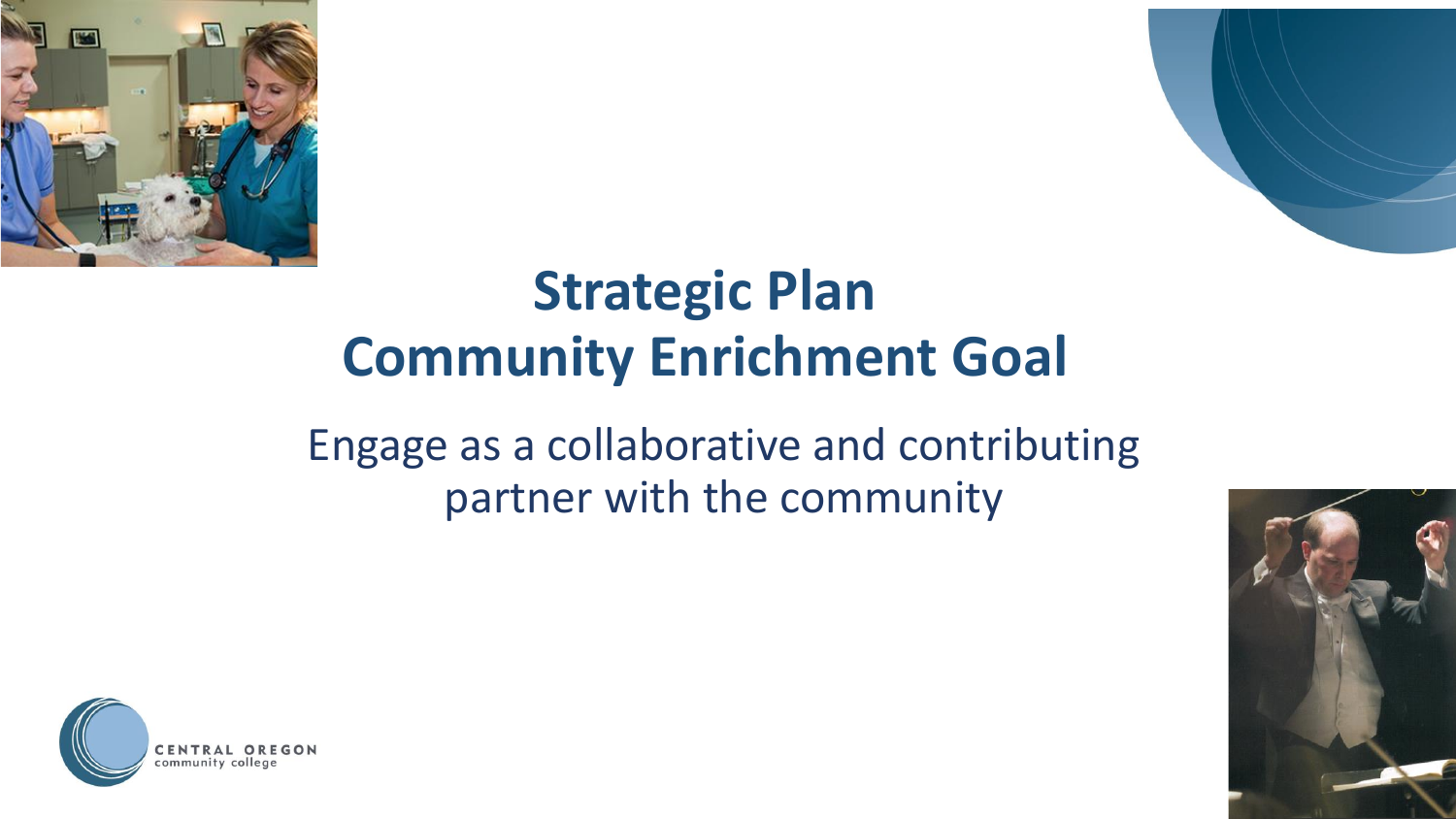### **Aligned community enrichment college mission with strategic plan**



Resulted in a refresh of the 3 CE Strategic Plan initiatives:

- 1. Build and strengthen partnerships with **educational** stakeholders, including PreK-12 and higher education.
- 2. Build and strengthen partnerships and advance positive regional economic development with **business and industry** by assisting with educational and training needs of the **workforce**.
- 3. Offer an array of **lifelong learning** opportunities, expertise, cultural events and resources to address the diverse needs and expectations of the community.

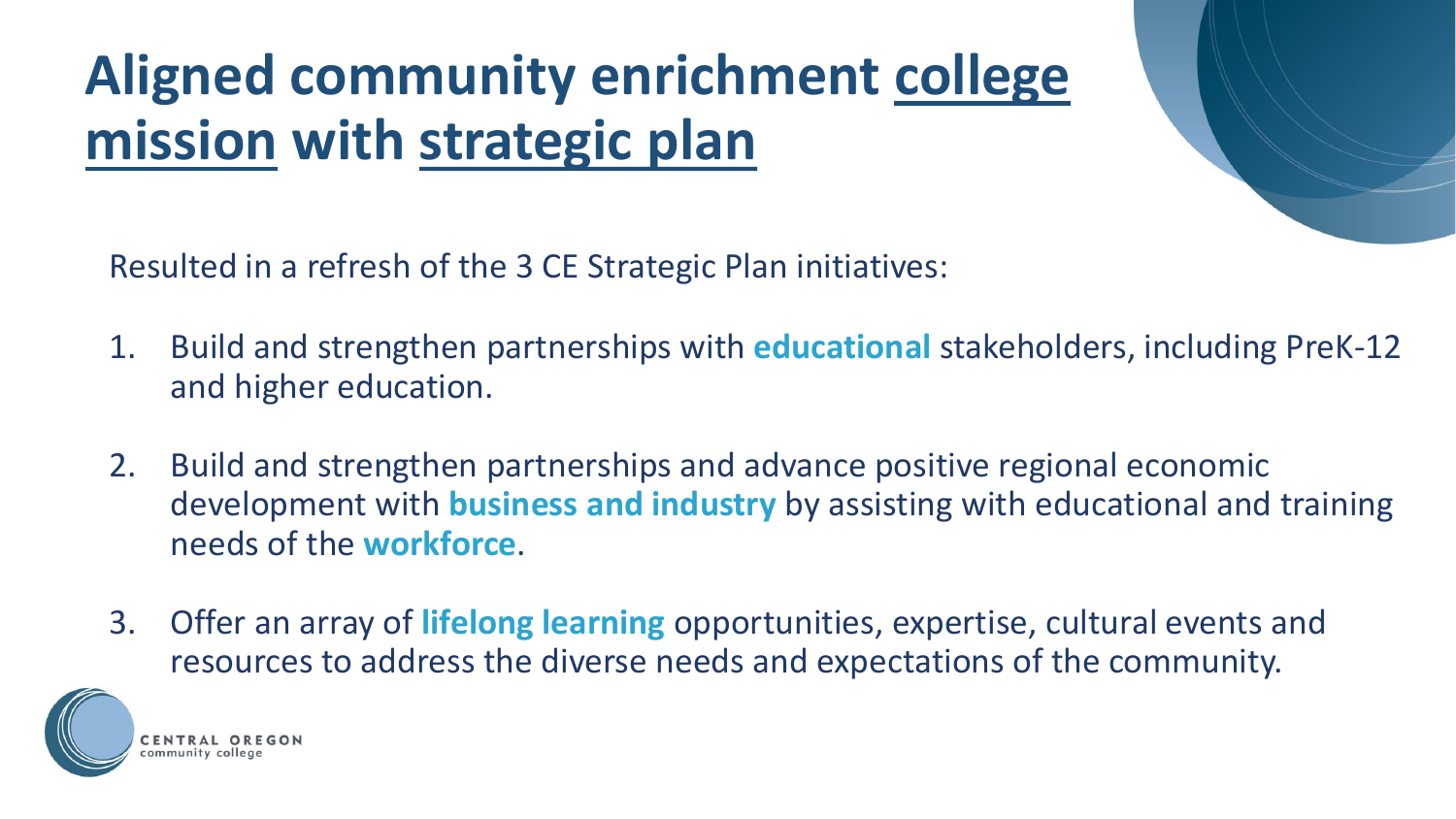### **2019-20 Priorities**

- CE-1: Build and strengthen partnerships with educational stakeholders, including PreK-12 and higher education.
	- *Compiled a categorized list of partnerships*
- CE-2: Build and strengthen partnerships and advance positive regional economic development with business and industry by assisting with educational and training needs of the workforce.
	- *Compiled a categorized list of partnerships (posted on COCC website)*
	- *CTE Advisory Board Survey*

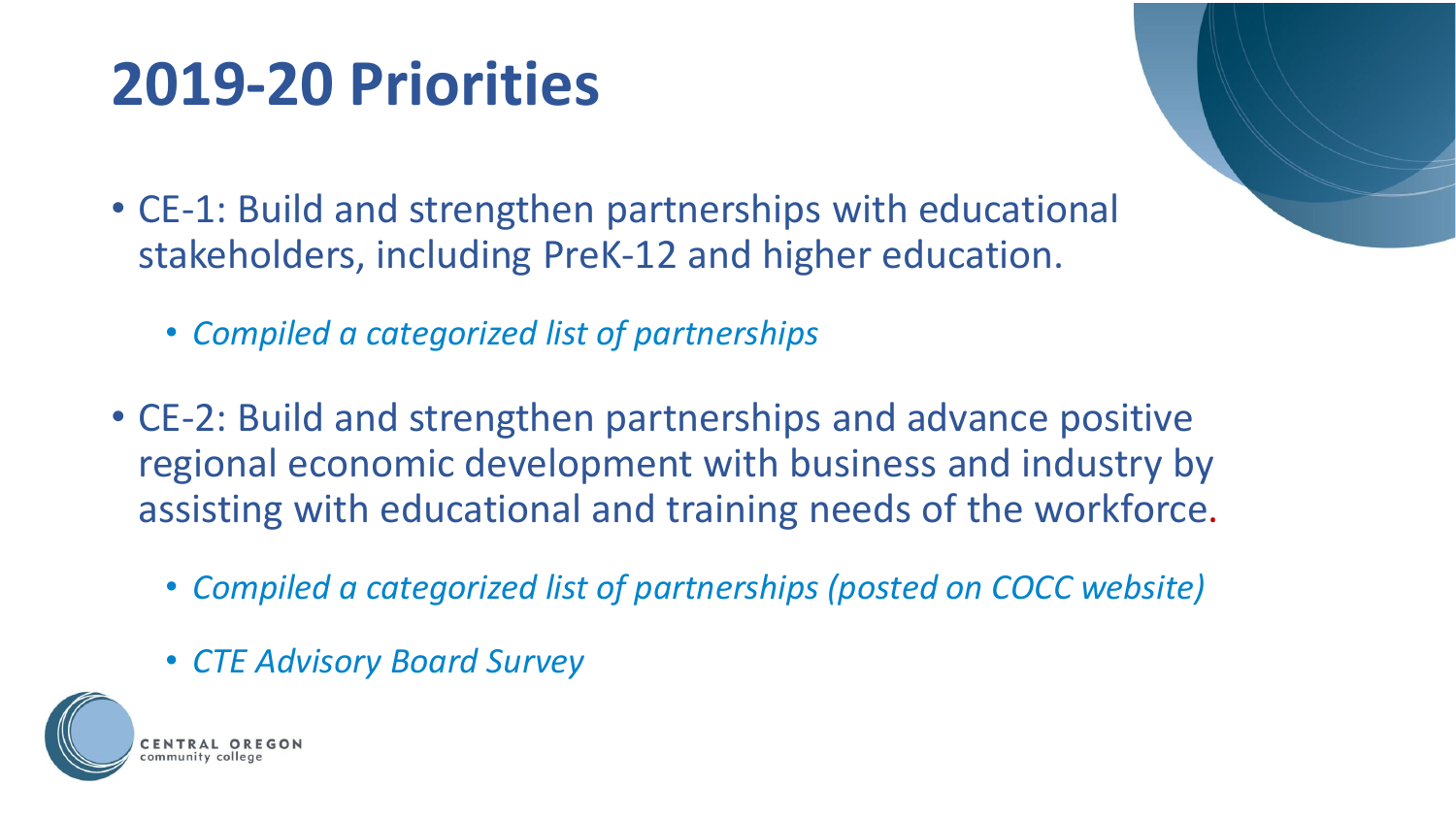## **CTE Advisory Board Survey Results**

- Purpose was to see if COCC is meeting workforce needs
- 18 programs, 65 respondents
- Overall very positive feedback, request for training on soft skills
- Questions such as:
	- *"Do you feel your opinions and input are valued and utilized?"*
	- *"Is the training that COCC provides to students up to par with industry standards?"*

### **95% "YES" on both**



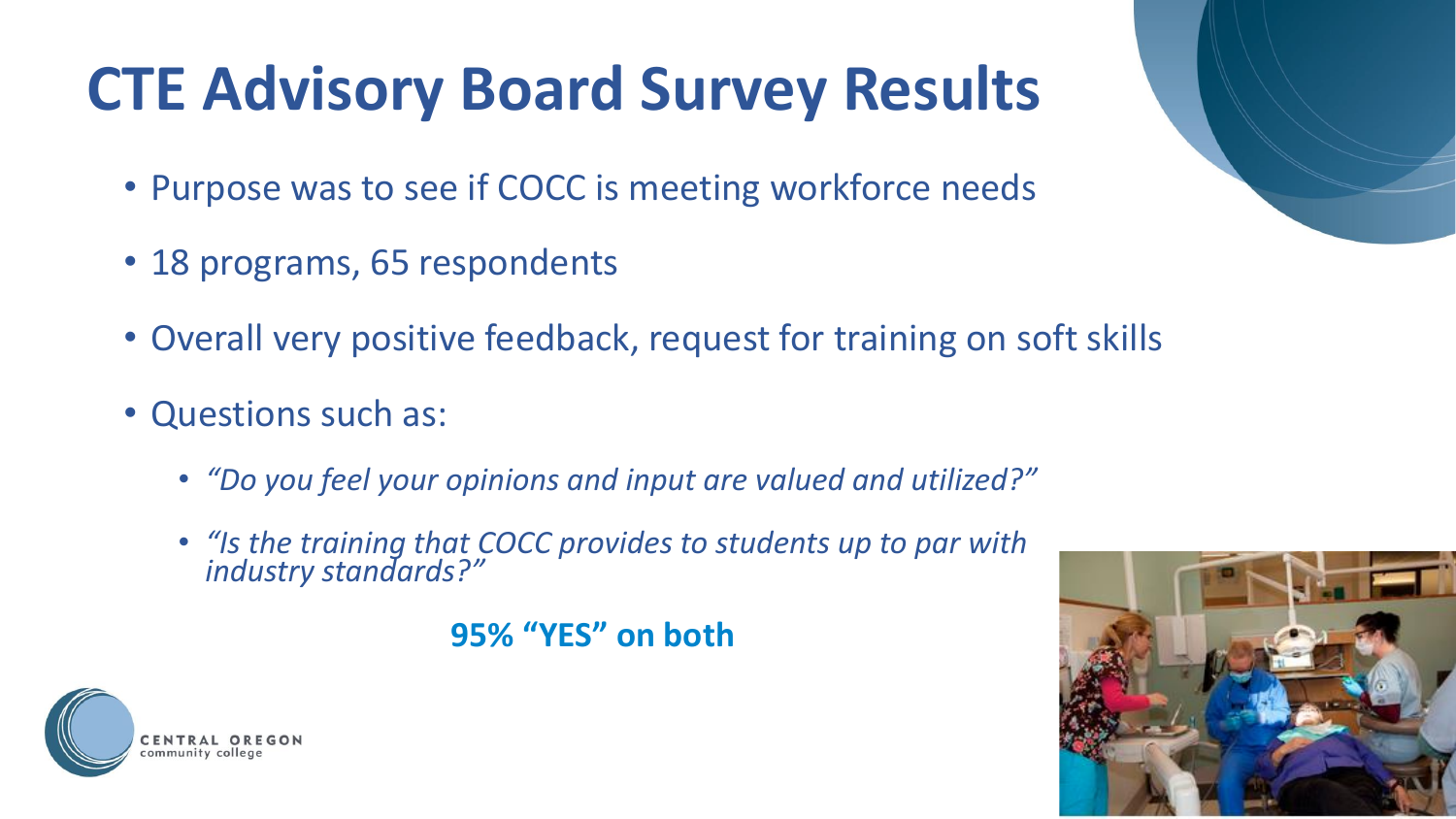#### **Goal Metric Status**

Select Goal Area:

Community Enrichment v

 $\nabla_{\!\!\mathbf{x}}$   $\blacktriangledown$ 

Status of each metric under each goal initiative for each year of the plan

| Goal                    |          |   | Initiative Metric Metric Description                                                                                | 2018-19 2019-20 |
|-------------------------|----------|---|---------------------------------------------------------------------------------------------------------------------|-----------------|
| Community<br>Enrichment | $CE - 1$ | 1 | Increase number of COCC Foundation scholarships offered<br>annually                                                 |                 |
|                         |          | 2 | Maintain number of COCC Foundation donors annually                                                                  |                 |
|                         |          | з | Increase total value of COCC Foundation scholarships available                                                      |                 |
|                         |          | 4 | Increase total value of COCC Foundation non-scholarship<br>student aid                                              |                 |
|                         |          | 5 | Maintain number of dually enrolled students with OSU-<br>Cascades                                                   |                 |
|                         |          | 6 | Maintain number of College Now courses offered                                                                      |                 |
|                         | $CE - 2$ | 1 | Maintain training programs in all industry sector priority areas<br>(construction, healthcare, manufacturing, tech) |                 |
|                         |          | 2 | Maintain percentage of healthy CTE advisory boards                                                                  |                 |
|                         |          | з | Percent of students deemed prepared for industry                                                                    |                 |
|                         | $CE - 3$ | 1 | Maintain percent of tri-county population in service<br>demographic registering for any COCC course.                |                 |
|                         |          | 2 | Satisfaction of participants with events that they have<br>attended                                                 |                 |
|                         |          | з | Maintain Continuing Education repeat customer rate                                                                  |                 |
|                         |          | 4 | Continuing Education New Student Rate                                                                               |                 |

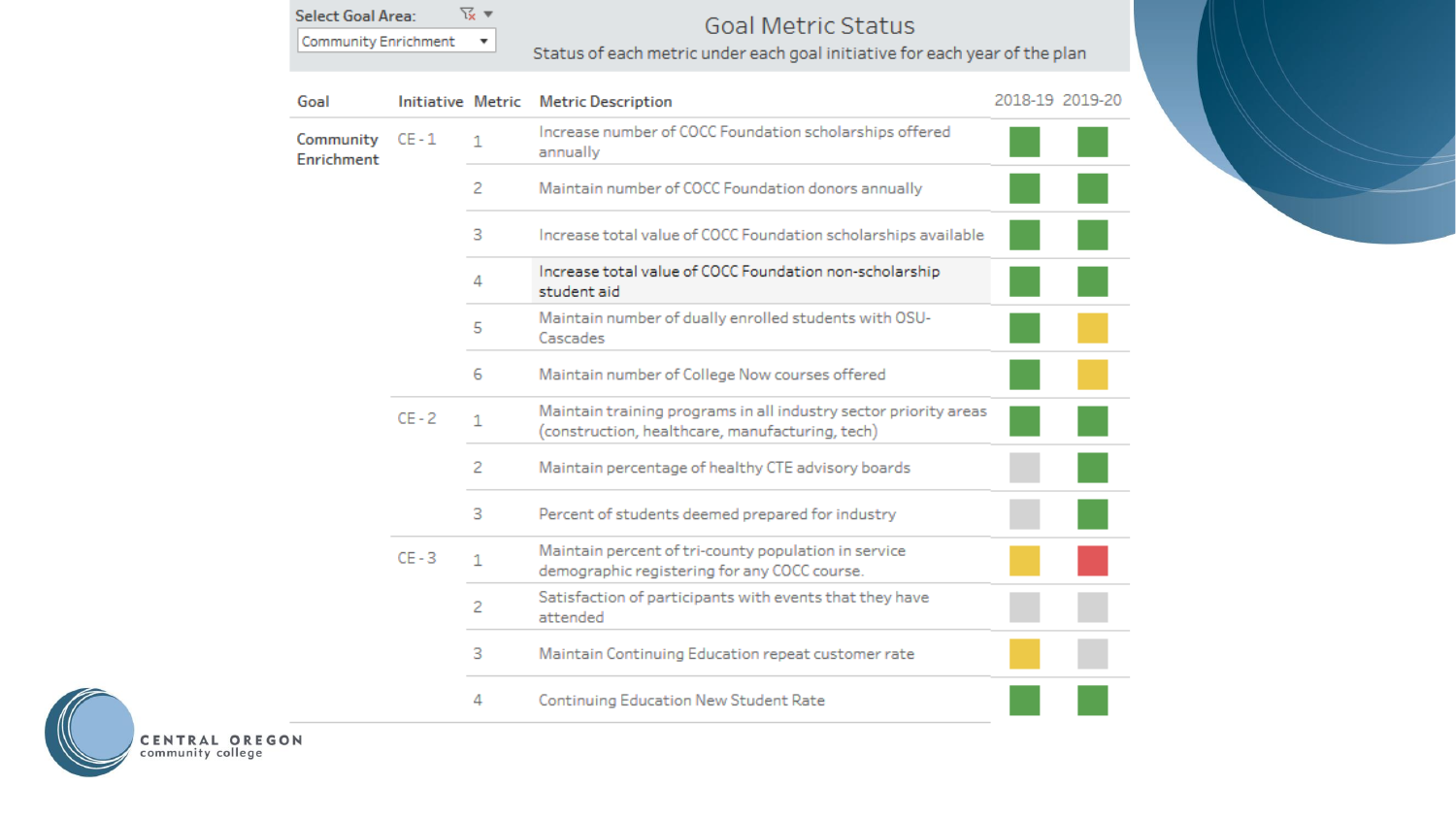### **2020-21 Priorities**

- CE-2: Build and strengthen **partnership**s and advance positive regional economic development with **business and industry** by assisting with educational and training needs of the **workforce.** 
	- 2 projects related to these initiatives
- CE 3: Offer an array of **lifelong learning** opportunities, expertise, cultural events and resources to address the diverse needs and expectations of the community.
	- 2 projects related to these initiatives

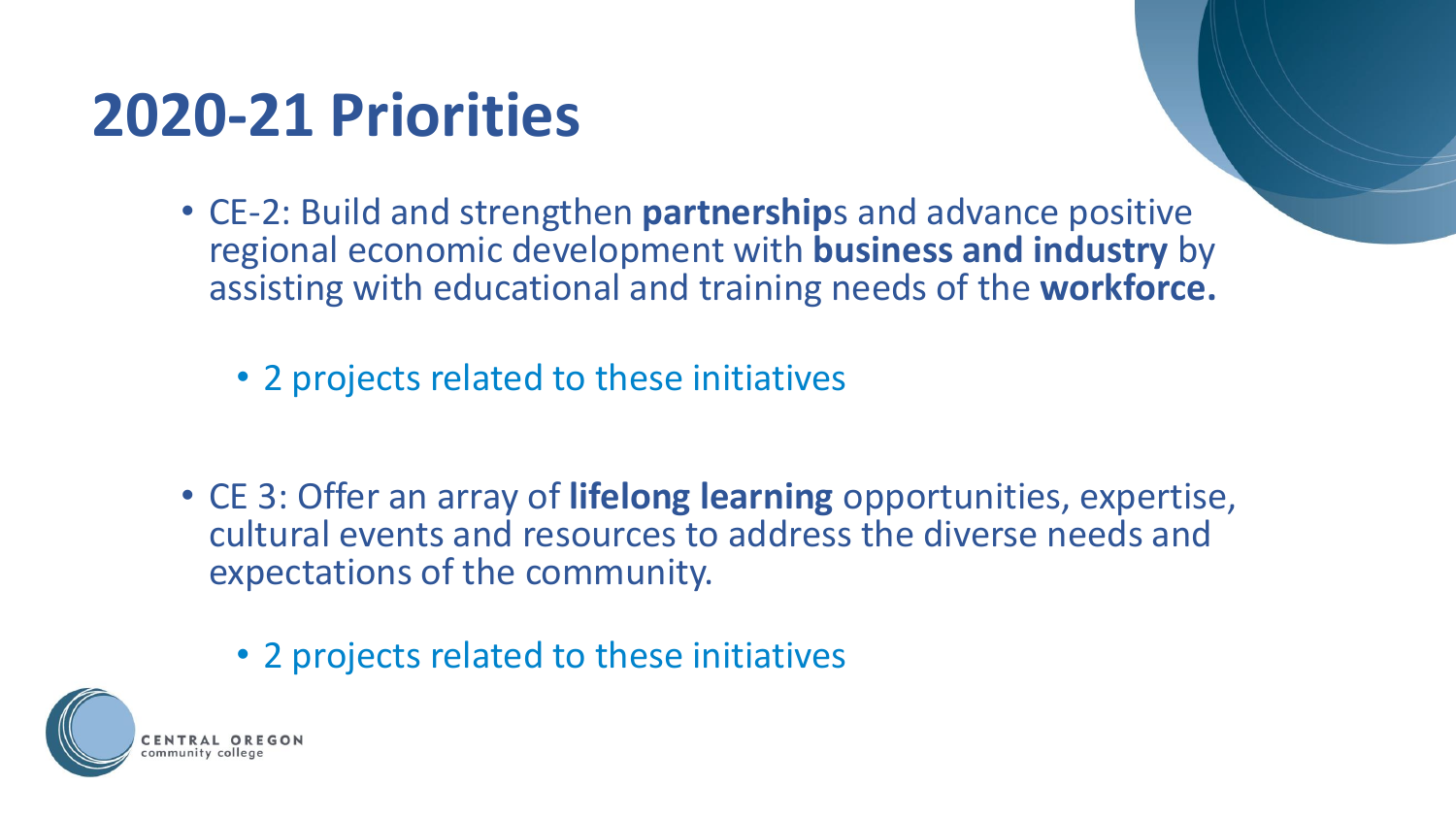| 2020-2021 PROPOSAL TITLE                                        | <b>APPROVED</b><br><b>FUNDING</b> |  |
|-----------------------------------------------------------------|-----------------------------------|--|
| <b>CE-2 Phlebotomy Course Development</b>                       | \$9,700                           |  |
| <b>CE-2 Community Health Worker (CHW) Course</b><br>Development | \$8,500                           |  |
| <b>CE-3 Season of Non-Violence</b>                              | \$4,750                           |  |
| <b>CE-3 COCC Event Participant Satisfaction Survey</b>          | No funds<br>needed                |  |
| <b>CENTRAL</b><br>community college                             |                                   |  |

 $x =$